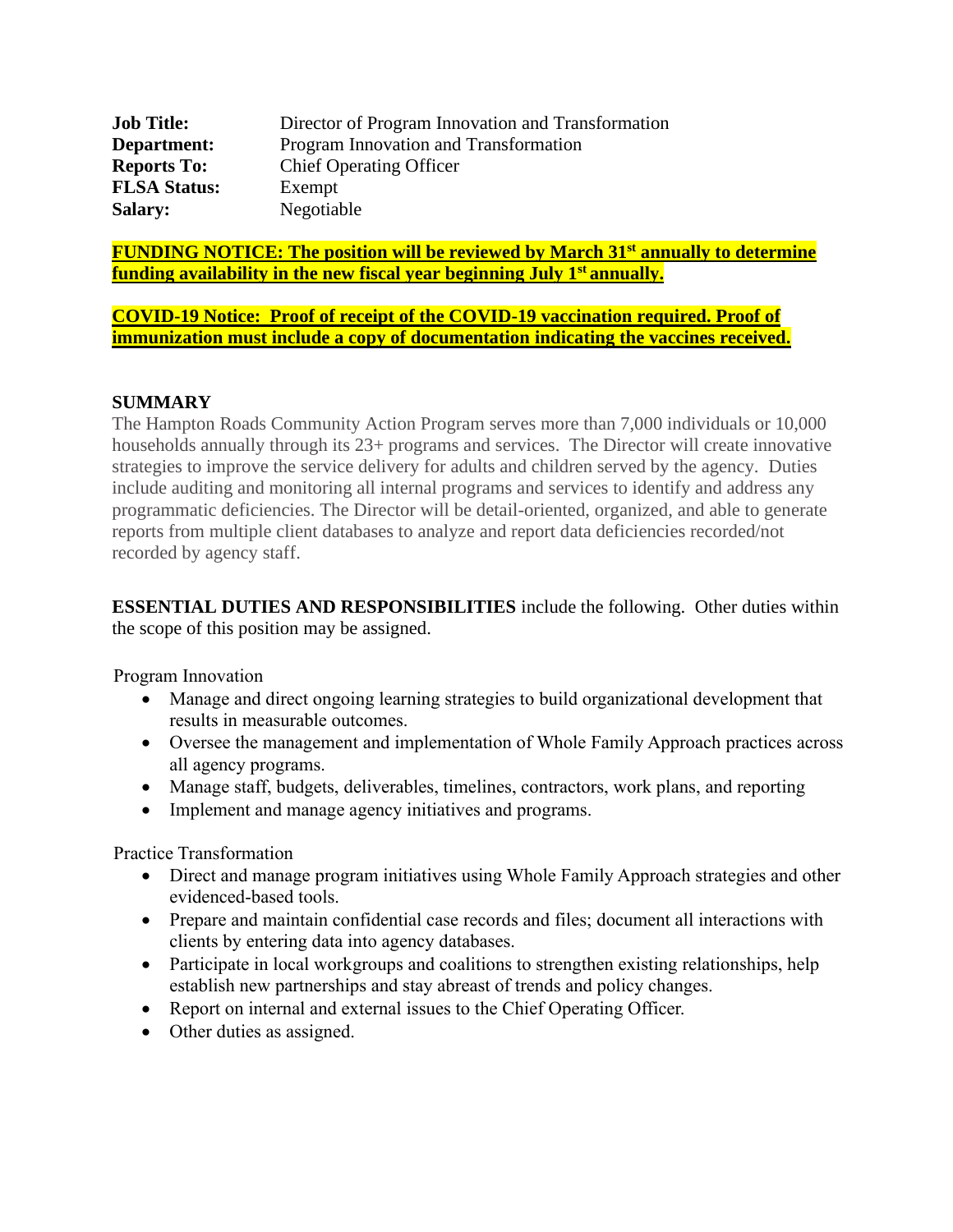Leadership and Administrative Duties

- Serve as trusted advisor and thought-partner to the Chief Operating Officer on the implementation of agency priorities.
- Prepare briefing packages for COO as needed.
- Develop and create agency annual report and various agency newsletters.
- Prepare operations and procedures manuals to assist various programs.
- Develop project proposals, reports, service agreements, RFP's, and grant applications.
- Draft press releases, talking points and presentations.

Program Compliance

- Oversee and manage quality assurance reviews of program data and supporting documentation for agency programs.
- Observe and monitor coaching/counseling sessions and home visits.
- Review and report incomplete and past-due tasks, plans, and case notes.
- Create and perform weekly, monthly, quarterly, and annual auditing and monitoring schedules for each program and service offered by the agency.
- Ensures eligibility screener is accurate and supports the services approved by program staff.

## **SUPERVISORY RESPONSIBILITIES**

Community Health Initiatives Manager, Service Delivery Manager, and other staff as assigned by Chief Operating Officer / PCDC Executive Director.

## **SAFETY RESPONSIBILITIES**

In addition to complying with the guidelines for all associates:

Comply with all Federal, State and Local regulatory standards and procedures.

Ensure that all associates are trained in HRCAP's Safety Policies, Rules and Regulations; trained for the jobs they will be performing; trained for the equipment they will be using; and understand the potential safety hazards in their work area.

# **INFORMATION PRIVACY AND SECURITY**

This associate may have access to Confidential Information (CI) and is required to be familiar with the HRCAP's Privacy policy related to the handling of CI, and follow all related procedures required to protect the privacy and security of CI.

## **QUALIFICATIONS**

To perform this job successfully, an individual must be able to perform each essential duty to a high standard. The requirements listed below are representative of the knowledge, skill, and/or ability required. Reasonable accommodations may be made to enable individuals with disabilities to perform the essential functions.

## **EDUCATION and/or EXPERIENCE**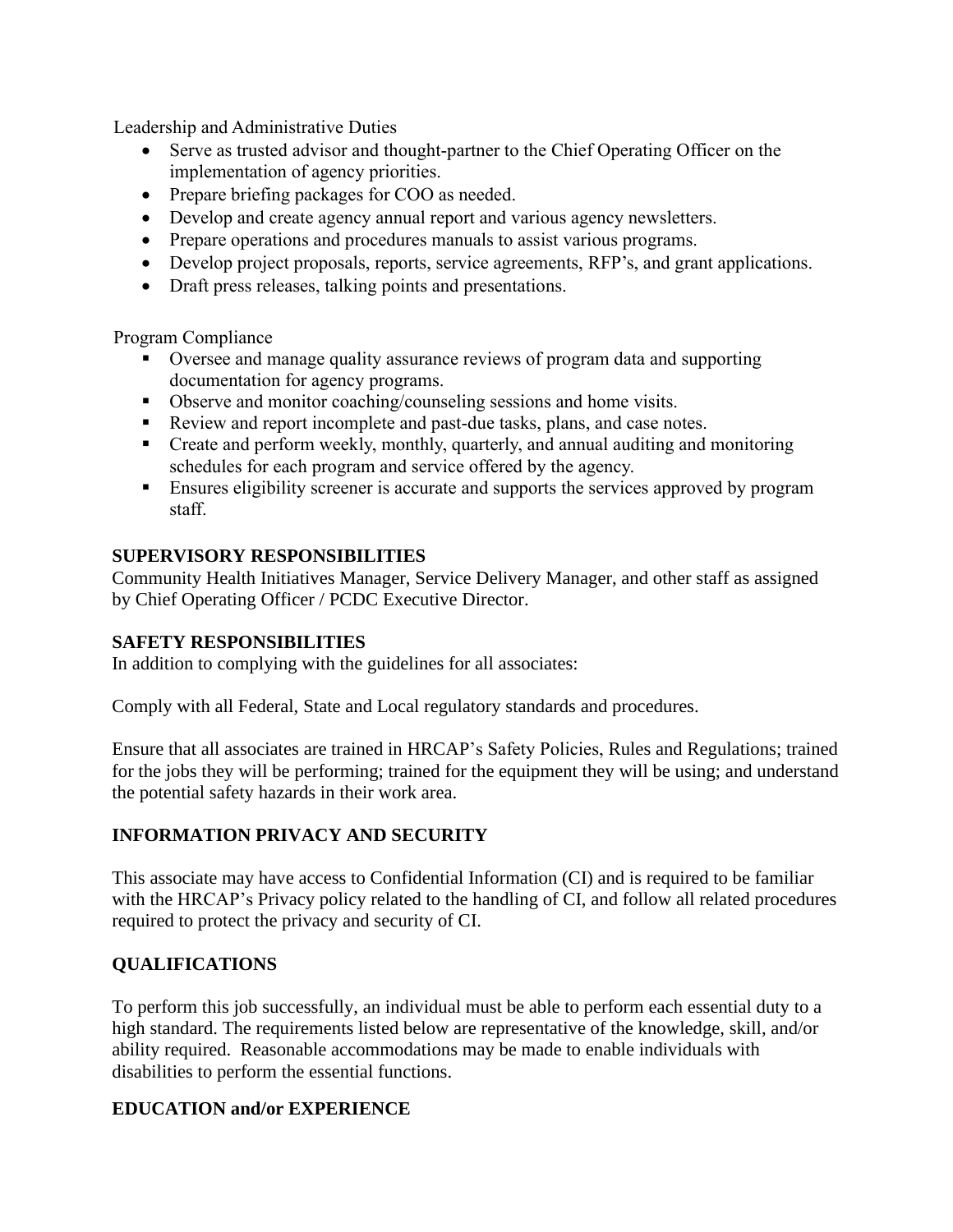- Bachelor's degree in a field related to Public/Business Administration and/or comparable experience, and/or certifications in related fields. **Master's Degree preferred.**
- Must possess and maintain a valid Virginia driver's license.
- Criminal record check and credit report required for employment.
- Strong software capabilities to analyze the business and develop presentations to include: Office 365, Microsoft Visio, Network for Good, empowOR (client management system).
- Track record for maintaining and deepening relationships with customers or accounts.
- Adept at networking, building relationships, and community engagement.
- Ability to work across the organization to deliver solutions that meet internal and external objectives.

## **LEADERSHIP COMPETENCIES**

Initiative and Drive for Strong Results Strong Decision-Making Skills Business Acumen Customer Focus Organizational Agility Planning and Implementation Managing Purpose and Vision Building Effective Teams

## **CERTIFICATES, LICENSES, REGISTRATIONS**

Current state driver's license, proof of current auto insurance coverage, satisfactory driving record and working vehicle required.

## **PHYSICAL DEMANDS**

Reasonable accommodations may be made to enable individuals with disabilities to perform the essential functions.



## **SEDENTARY**

Lifting up to 10 pounds maximum and occasionally lifting and/or carrying such articles as dockets, ledgers, and files. Walking and standing are required only occasionally

#### **WORK ENVIRONMENT**

There are no unusual work environment characteristics associated with performing the essential functions of this position. Reasonable accommodations may be made to enable individuals with disabilities to perform the essential functions.

#### **LIMITED**  $\times$

General office environment infrequently exposed to extreme atmospheric conditions (temperature, noise, fumes, dust, etc.)

## **STANDARDS FOR MEASURING PERFORMANCE**

The effectiveness of the performance of the Director of Program Innovation and Transformation and will be measured by the following standards: